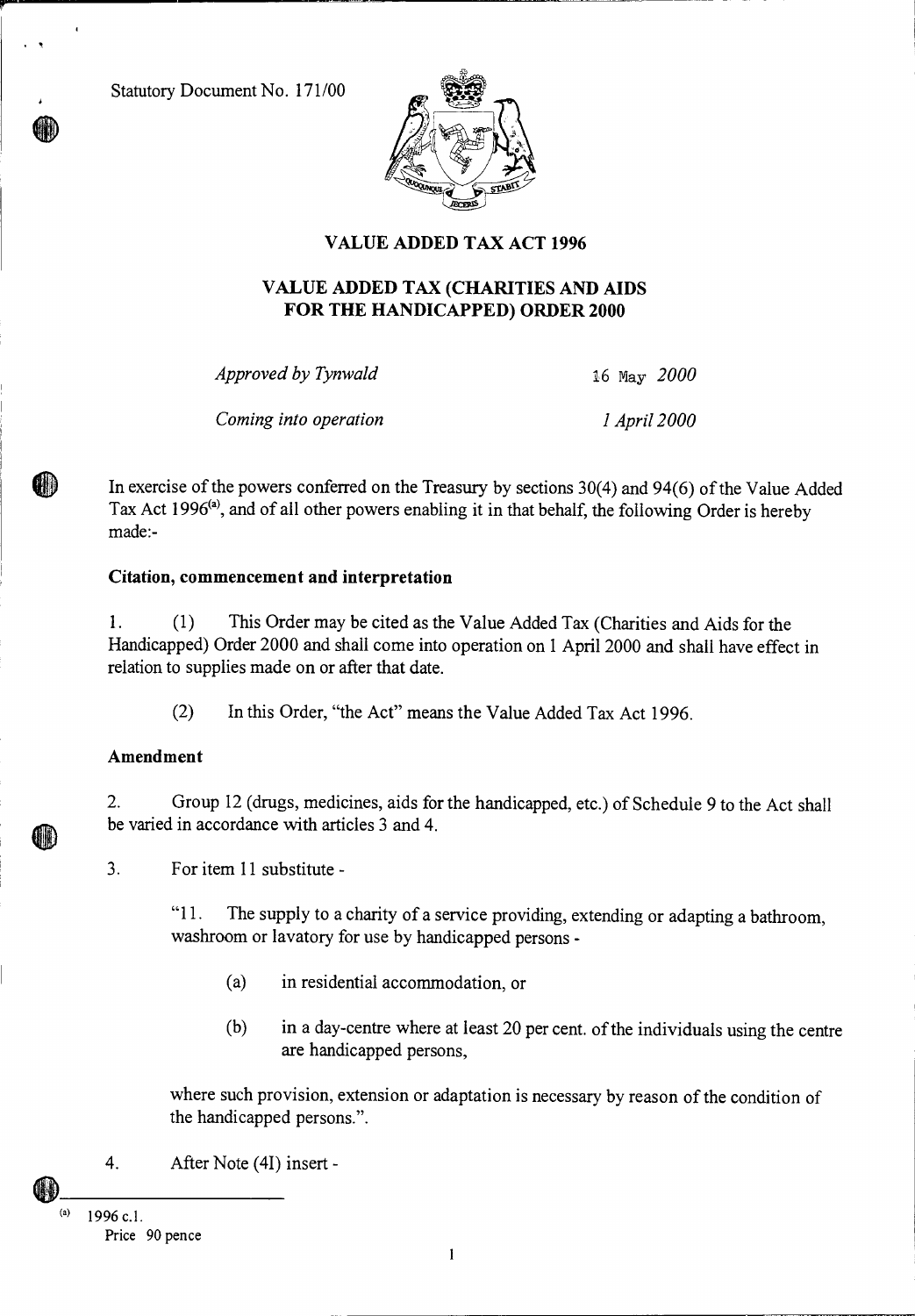"(4J) For the purposes of item 11 "residential accommodation" means -

- (a) a residential home, or
- (b) self-contained living accommodation,

provided as a residence (whether on a permanent or temporary basis or both) for handicapped persons, but does not include an inn, hotel, boarding house or similar establishment or accommodation in any such type of establishment.

(4K) In this Group "washroom" means a room that contains a lavatory or washbasin (or both) but does not contain a bath or a shower or cooking, sleeping or laundry facilities.".

5. Group 15 (charities etc) of Schedule 9 to the Act shall be varied in accordance with articles 6 to 9.

6. For items 1 and 2 substitute -

**it** 

- "1. The sale, or letting on hire, by a charity of any goods donated to it for
	- (a) sale,
	- (b) letting,
	- (c) sale or letting,
	- (d) sale or export,
	- (e) letting or export, or
	- (f) sale, letting or export.
- 1A. The sale, or letting on hire, by a taxable person of any goods donated to him for
	- (a) sale,
	- (b) letting,
	- (c) sale or letting,
	- (d) sale or export,
	- (e) letting or export, or
	- (f) sale, letting or export,

if he is a profits-to-charity person in respect of the goods.

- 2. The donation of any goods for any one or more of the following purposes
	- (a) sale by a charity or a taxable person who is a profits-to-charity person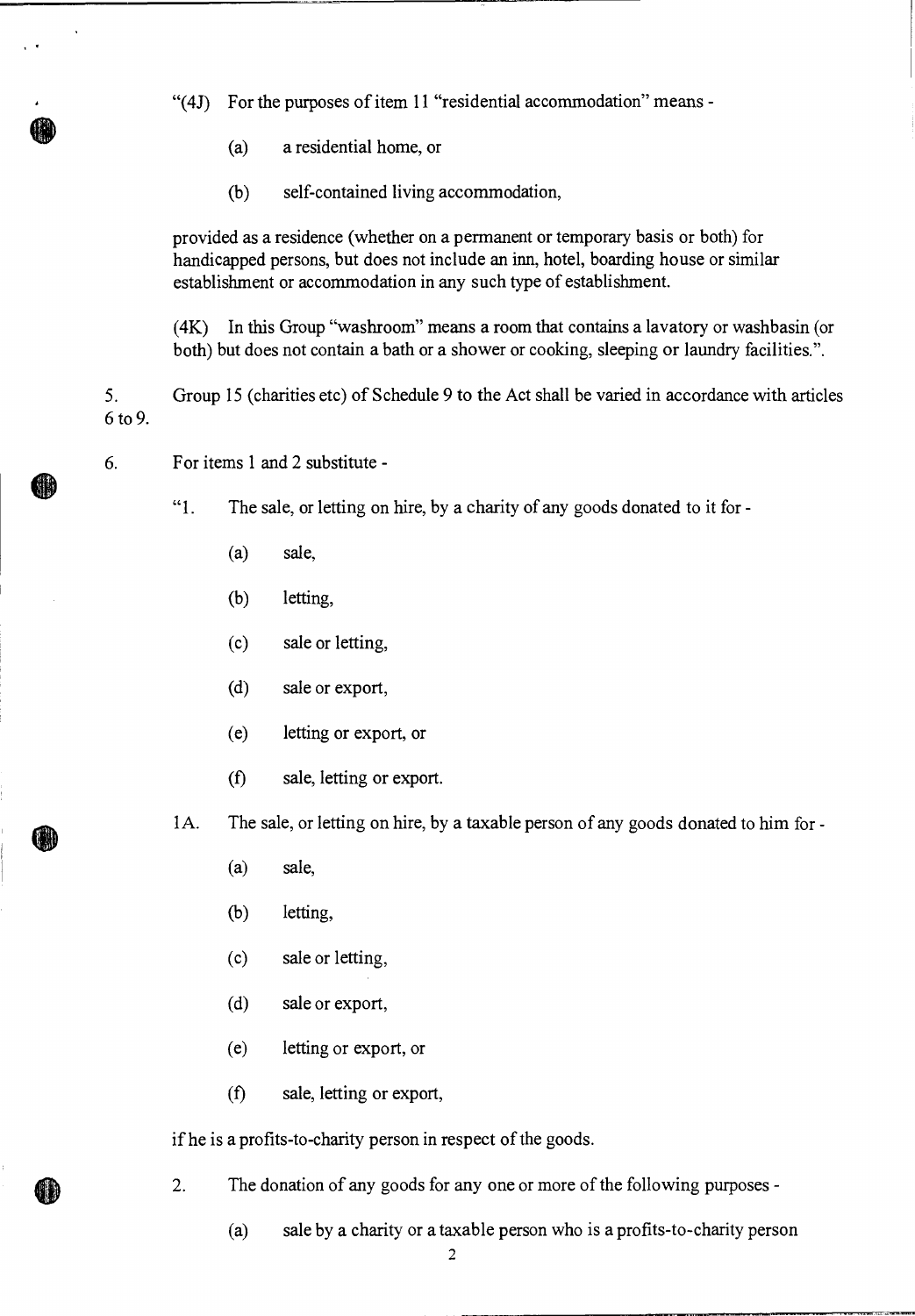in respect of the goods;

- (b) export by a charity or such a taxable person;
- (c) letting by a charity or such a taxable person.".

#### 7. For item 8 substitute -

"8. The supply to a charity of a right to promulgate an advertisement by means of a medium of communication with the public.

8A. A supply to a charity that consists in the promulgation of an advertisement by means of such a medium.

8B. The supply to a charity of services of design or production of an advertisement that is, or was intended to be, promulgated by means of such a medium.

8C. The supply to a charity of goods closely related to a supply within item 8B.".

8. For Note (1) substitute -

 $''(1)$  Item 1 or 1A does not apply unless the sale or letting -

- (a) takes place as a result of the goods having been made available
	- (i) to two or more specified persons, or
	- (ii) to the general public,

for purchase or hire (whether so made available in a shop or elsewhere), and

- (b) does not take place as a result of any arrangements (whether legally binding or not) relating to the goods and entered into, before the goods were made so available, by -
	- (i) each of the parties to the sale or letting, or
	- (ii) the donor of the goods and either or both of those parties.

(1 A) For the purposes of items 1, 1 A and 2, goods are donated for letting only if they are donated for -

- (a) letting, and
- (b) re-letting after the end of any first or subsequent letting, and
- (c) all or any of
	- (i) sale,
	- (ii) export, or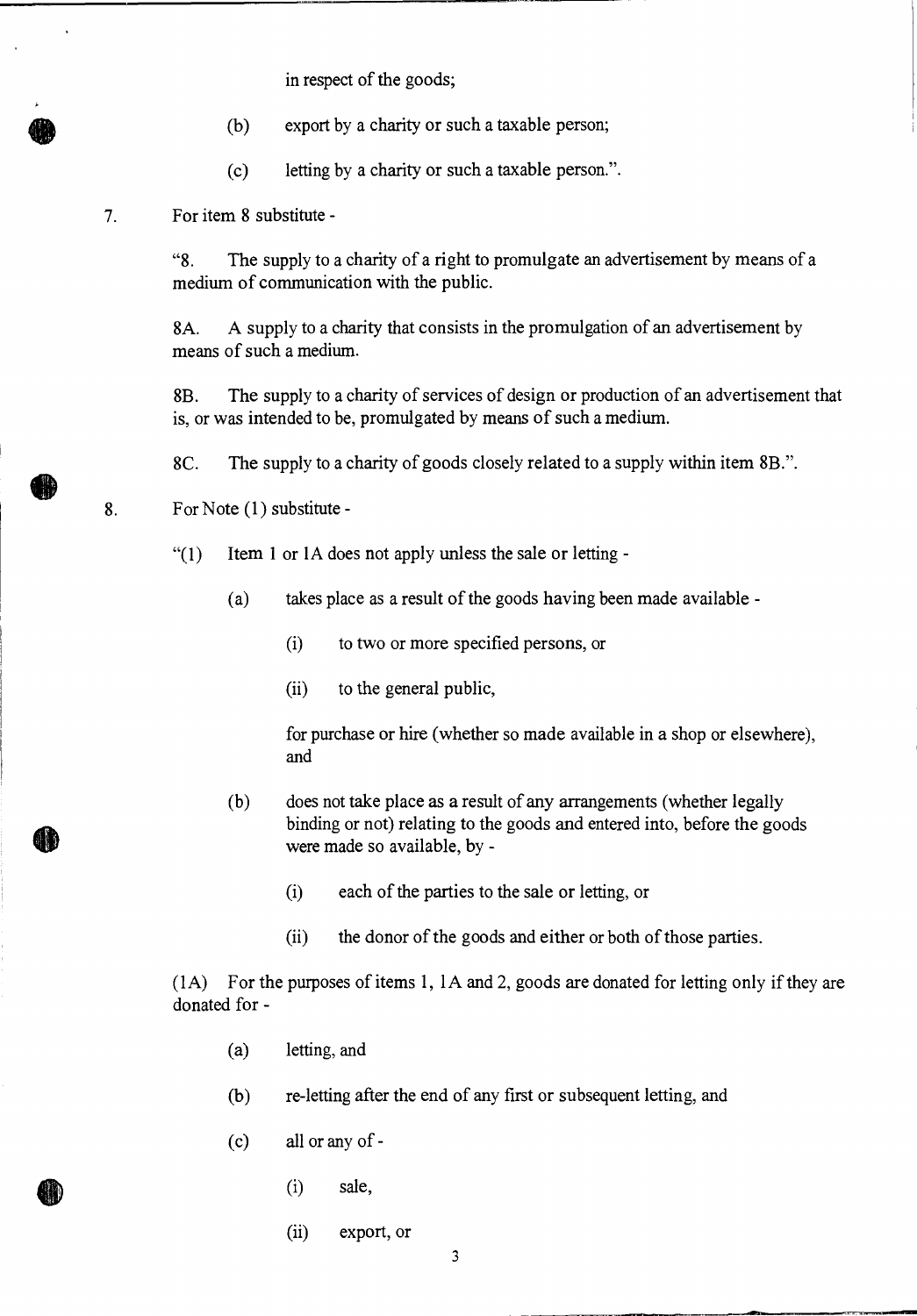(iii) disposal as waste,

if not, or when no longer, used for letting.

(1B) Items 1 and 1A do not include (and shall be treated as having not included) any sale, or letting on hire, of particular donated goods if the goods, at any time after they are donated but before they are sold, exported or disposed of as waste, are whilst unlet used for any purpose other than, or in addition to, that of being available for purchase, hire or export.

(1C) In Note (1) "specified person" means a person who -

- (a) is handicapped, or
- (b) is entitled to any one or more of the specified benefits, or
- (c) is both handicapped and so entitled.
- $(1D)$  For the purposes of Note  $(1C)$  the specified benefits are -
	- (a) supplementary benefit or income support under Part VII of the Social Security Contributions and Benefits Act 1992 (of Parliament), as that Act has effect in the Island $<sup>(b)</sup>$ ;</sup>
	- (b) an income-based jobseeker's allowance within the meaning of section 1(4) of the Jobseekers Act 1995 (of Parliament), as that Act has effect in the Island $<sup>(c)</sup>$ ;</sup>
	- (c) a family income supplement under Part VII of the Social Security Contributions and Benefits Act 1992 (of Parliament), as that Act has effect in the Island;
	- (d) disability working allowance under Part VII of the Social Security Contributions and Benefits Act 1992 (of Parliament), as that Act has effect in the Island.

(1E) For the purposes of items lA and 2 a taxable person is a "profits-to-charity" person in respect of any goods if -

- (a) he has agreed in writing (whether or not contained in a deed) to transfer to a charity his profits from supplies and lettings of the goods, or
- (b) his profits from supplies and lettings of the goods are otherwise payable to a charity.

(1F) In items 1, lA and 2, and any Notes relating to any of those items, "goods" means goods (and, in particular, does not include anything that is not goods even though

b) 1992 c.4 of Parliament, as applied in the Island by S.D. No. 505/94.

 $(0)$  1995 c.18 of Parliament, as applied in the Island by S.D. No. 8/96.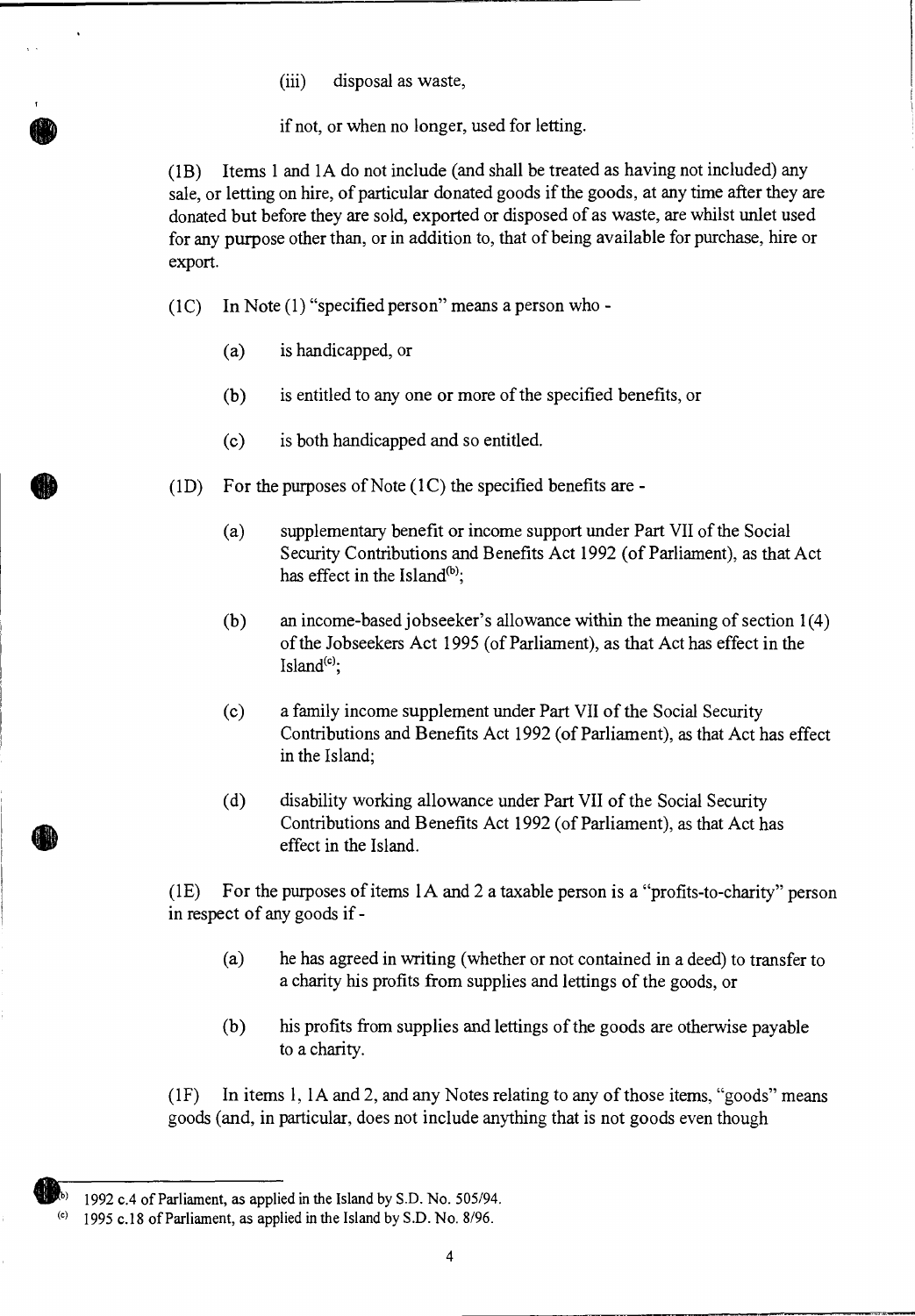provision made by or under an enactment provides for a supply of that thing to be, or be treated as, a supply of goods).".

9. After Note (10) insert -

"(10A) Neither of items 8 and 8A includes a supply where any of the members of the public (whether individuals or other persons) who are reached through the medium are selected by or on behalf of the charity.

For this purpose "selected" includes selected by address (whether postal address or telephone number, e-mail address or other address for electronic communications purposes) or at random.

(10B) None of items 8 to 8C includes a supply used to create, or contribute to, a website that is the charity's own.

For this purpose a website is a charity's own even though hosted by another person.

(10C) Neither of items 8B and 8C includes a supply to a charity that is used directly by the charity to design or produce an advertisement.".

Made this  $\int \hat{w} \, dw$  day of  $\int \frac{1}{2\pi} \int \frac{1}{1}$  2000

Minister for the Treasury

#### **EXPLANATORY NOTE**

*(This note is not part of the Order)* 

This Order, which comes into force with effect from  $1<sup>st</sup>$  April 2000, amends Groups 12 and 15 of Schedule 9 to the Value Added Tax Act 1996 ("the Act").

Article 3 substitutes item 11 of Group 12 of Schedule 9 of the Act. Item 11 replaces the former item 11 so zero-rating applies to the supply to a charity of services of providing, extending or adapting bathrooms, washrooms and lavatories in residential accommodation or day-centres where this work is done to suit the conditions of handicapped people.

Article 4 of the Order inserts Notes (4J) and (4K) into Group 12. Note (4J) defines "residential accommodation" while Note (4K) defines a "washroom" for the purpose of Group 12.

Article 6 replaces item 1 of Group 15 of the Schedule, zero-rating sale or hire of donated goods by a charity when the goods have been donated either for sale, hire or any combination of these two and export.

Article 6 also inserts a new item 1A of Group 15 of the Schedule to zero-rate the same supplies as in the new item 1 when they are made by a taxable person which is a "profits-to-charity person".